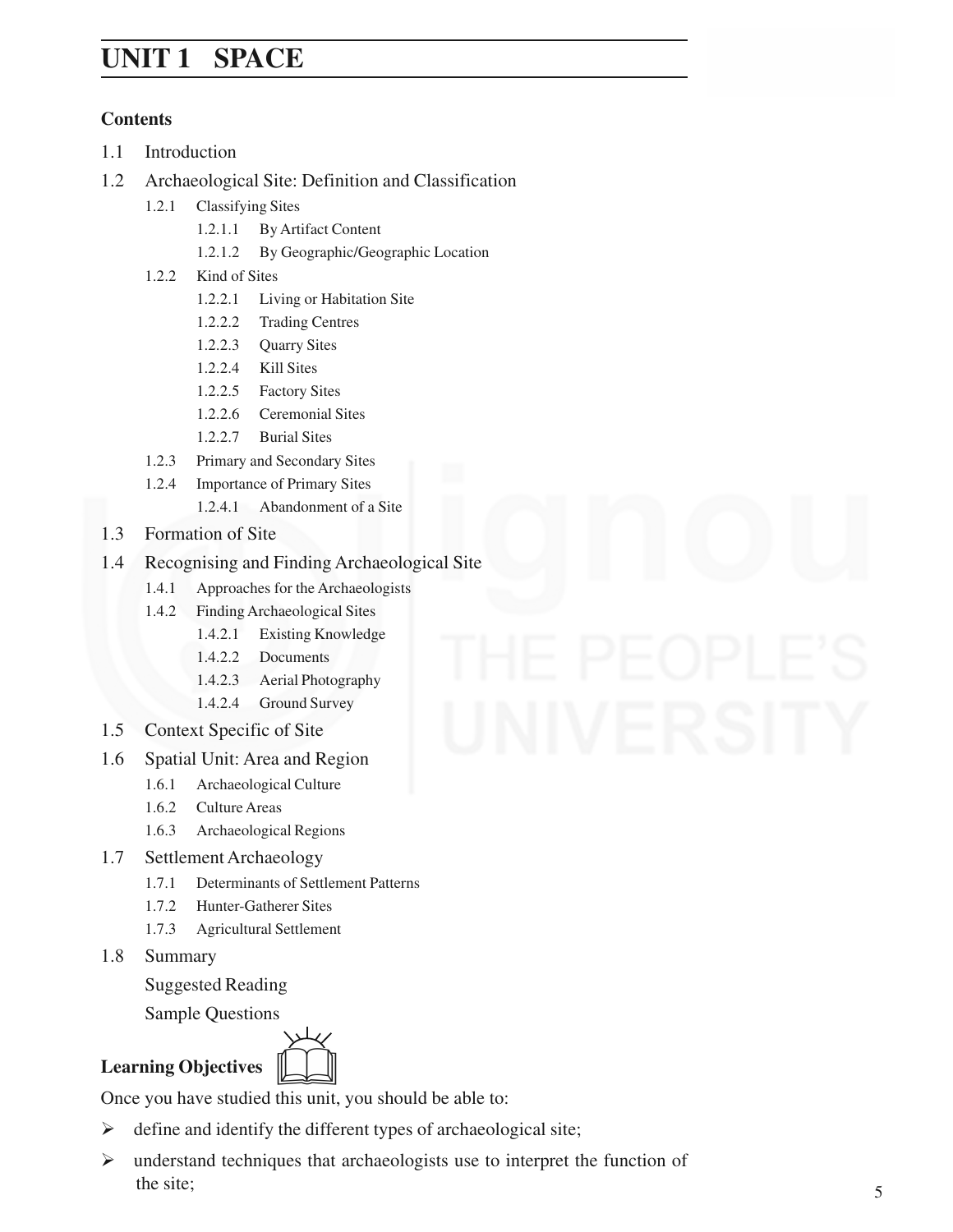- Archaeological Units  $\rightarrow$  understand methods used to study the relationship between people and environment; and
	- $\triangleright$  understand the formation of site and its abandonment.

# **1.1 INTRODUCTION**

Over time and space within different ecological environment one can witness the biological and cultural evolution of early man. The following aspects are involved in this statement and they are studied in Archaeological Anthropology.



Out of these 'space' is an important aspect for studying the distribution of man in different ecological setup in relation to surrounding environment. Space has been utilised for settlement, economic resources, and cultural activities. Archaeologists study prehistoric subsistence pattern on the basis of artifacts with various technologies that people developed to adapt to their environment. Cultural ecology is a theoretical framework for studying the interrelationship between people and their environment. Environmental approach includes both natural and social environment. In the study of prehistoric settlement pattern, technology and subsistence have leading role.

Today settlements usually mean cities, town and villages. However, these types of settlement pattern are absent in Prehistoric period. First man was mobile rather than sedentary. He created temporary camps and sites for processing raw materials and in search of food. Cave and rock shelter were often used for occupation.

In outlining an archaeological site, different types of sites as the spatial units are important in the context of the present study unit. One can understand the importance of studying archaeological sites, their distribution and differentiation in terms of time and space in cultural frame of archaeology.

# **1.2 ARCHAEOLOGICAL SITE: DEFINITION AND CLASSIFICATION**

A 'Site' or precisely an archaeological site is any kind of place, large or small, where there are traces of human occupation or his activity found available. Archaeological sites consist essentially of activity areas that comprise material cultural objects like tools and remains of food in the form of rubbish dump. Sites do not remain intact rather they change in course of time either through repeated occupation of man and due to impact of various natural agencies. They however remain intact on many occasion after the site is discarded and abandonment.

Sites are discovered in course of exploration upon the occurrence of stone artifact. Their sizes range in size from a spot, larger with scatter of hunter-gatherer artifacts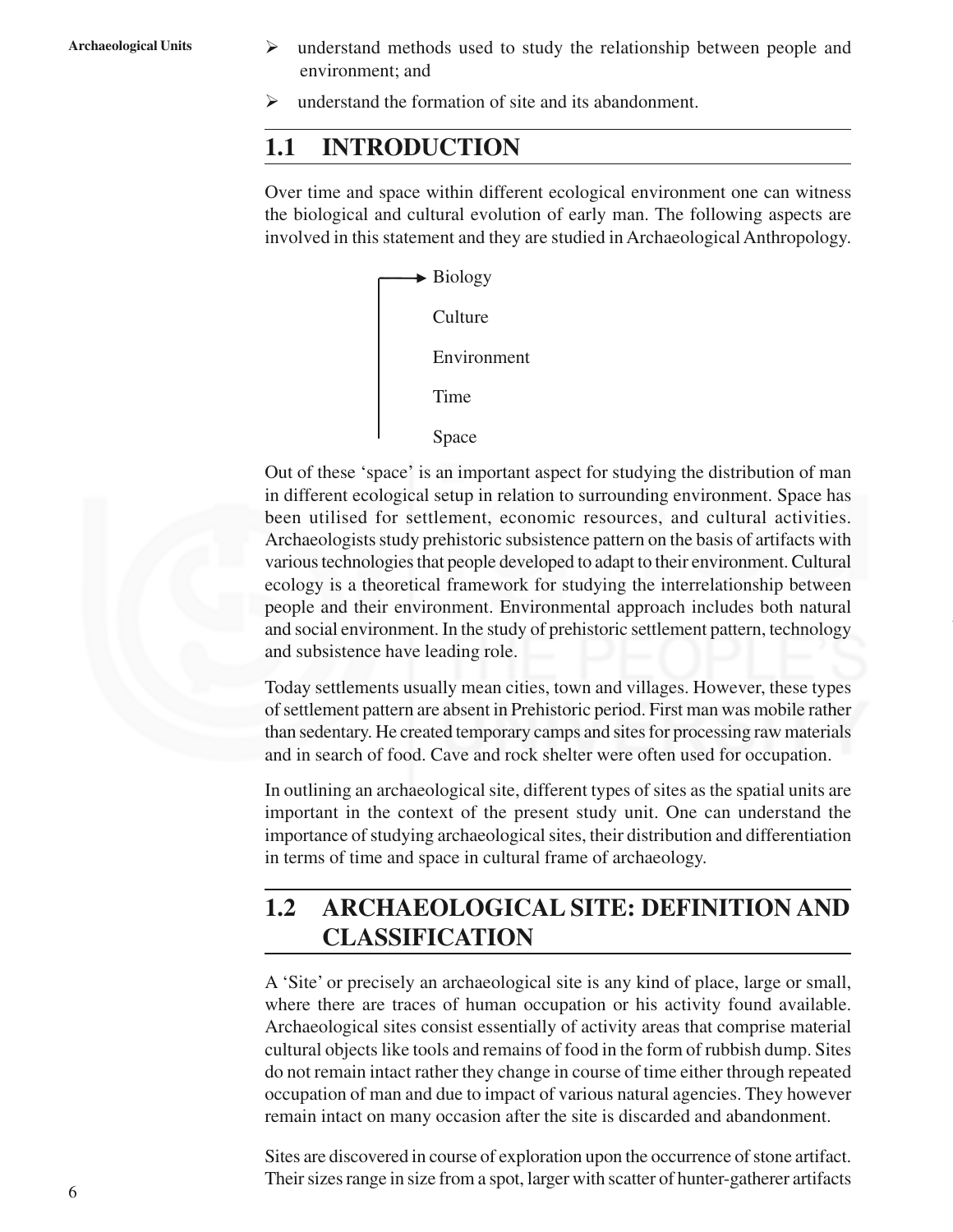to large city. Innumerable sites developed owing to the migratory habit of early space man, and many of them are not yet discovered. Smaller and bigger sites reveal the duration of time or length of occupational time. For example Mesopotamian occupation mounds were re-occupied again and again for hundreds and thousands of years and its remains are discovered from a number of stratified layers. In contrast the occupation site may contain scatters of potsherds or stone tools or occupation layer buried under top soil. Archaeological sites may consist of an association of assemblages of artifacts or series of assemblages stratified one above another.

A person could hardly comprehend prehistory if he regarded each of the site as an unique one; archaeologists therefore customarily group sites into convenient categories. A reader working for the purpose of a general work on archaeology will see reference in a book on Prehistory or Archaeology with different nomenclature like Paleolithic sites, early Bronze Age sites and Iron Age; however there will be sites like Cave Site, Sites on the River Valleys, Sites on the edges of Lakes, lagoon and sea or in desert environment. Here the first category of sites speaks about a cultural orientation and the later are described on their spatial distribution.

## **1.2.1 Classifying Sites**

Archaeological sites can be classified in the following ways:

#### **1.2.1.1 By Artifact Content**

The association, assemblages, and sub assemblages of artifacts in the sites are used to label it as Stone Age, Chalcolithic or Iron Age and so on. Thus the particular site can be labeled according to its specific artifacts content: stone tools, milling stones, pottery and some metal artifacts. On the other hand the sub assemblages recovered from the site reflect individual human behaviour, sites can be classified by the characteristic pattern of the artifacts found in them such as burial sites, kill or butchering sites, quarry site and habitation site.

#### **1.2.1.2 By Geographic/Geological Location**

Many human settlements are well defined types associated to various geographic locations, and these sites can be referred as open sites, lakeside sites, cave sites, valley sites, foothill sites, and so on.

The above mentioned sites could be expanded, but none of them can singly account for all the possible kinds of sites. The study of all kinds of sites is relevant to a particular objective pertaining to any research to give a holistic picture of the social system operative in prehistory. Therefore it is meaningless to attribute that some kinds of sites are of more value than others. It is fairer to attribute that some kinds of sites yield a greater range of information than do the others, and that consequently, these are the sites most often studied.

#### **1.2.2 Kind of Sites**

A site is a place where traces of ancient occupation and activity are available. The presence of artifacts is the clue to a site. The number and variety of prehistoric sites are limited only by the activities of prehistoric men who lived and left their traces on the Earth. Each site is not unique and therefore archaeologists classify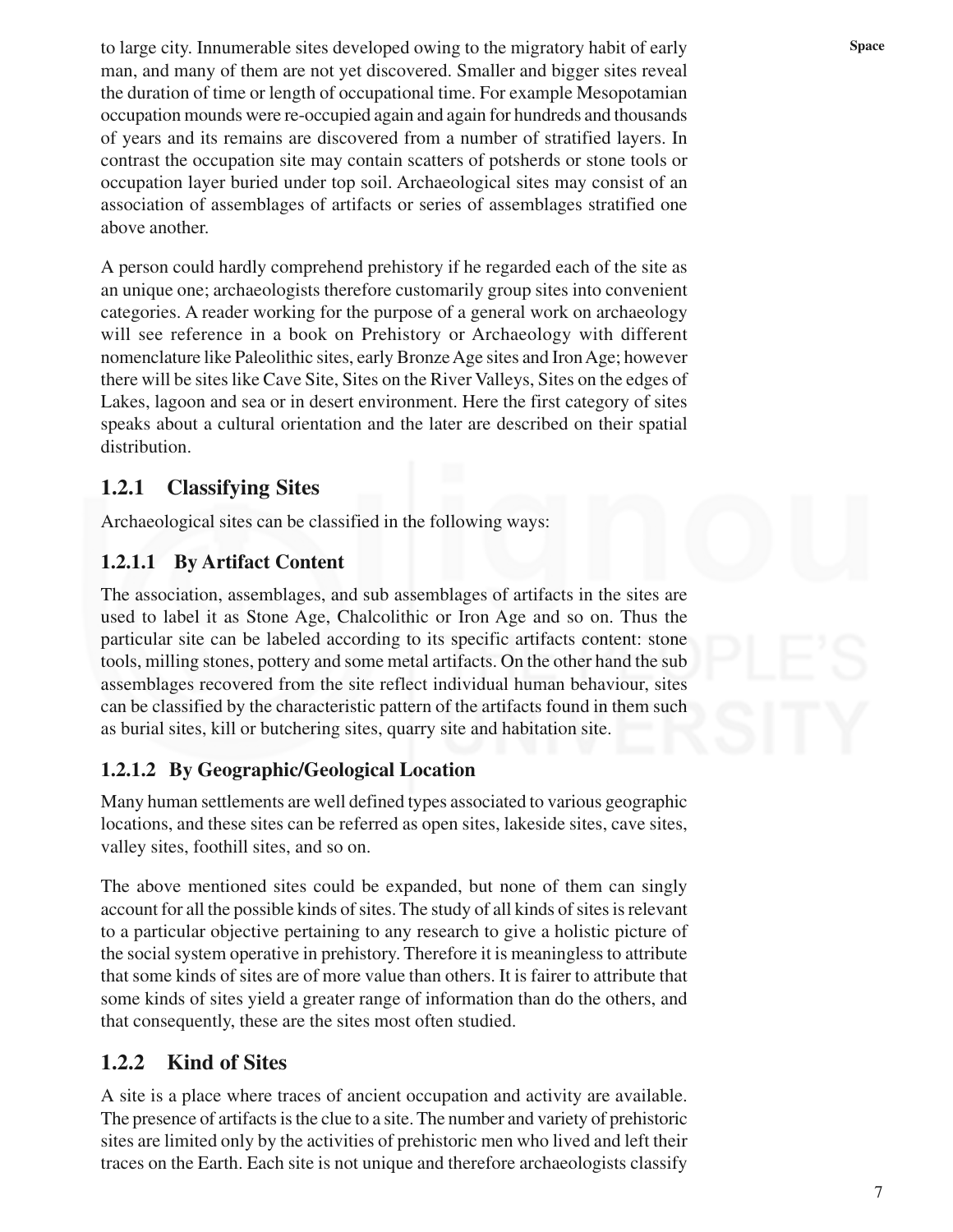Archaeological Units sites into categories. These sites have been classified by artifacts type such as stone tools. The activity is represented by the remains, such as, kill site, camp site, and quarry site. Finally the site is referred to the geo-archaeological context, such as, stratified, non stratified or surface finds.

#### **1.2.2.1 Living or Habitation Site**

Habitation sites are the most important sites because people have lived and carried out a multitude of activities at the place. The most commonly excavated sites are the places where people lived and these sites were a focal point of prehistoric activities. All archaeological sites imply habitation though it may have been for relatively short time period. A habitation site is one around which a group of people centered their daily activities. The artifacts in living sites reflect domestic activities such as food production. Habitation sites that were occupied the year round frequently have the remains of houses, but dwellings may be caves or rock shelters or even open area in which no trace of a permanent shelter remains. Seasonally occupied sites generally have fewer traces of architecture. Prehistoric men found shelter in various sorts of constructions ranging from temporary windbreaks, lean-tos to semi sub- terranean house made of logs and earth that could be lived in year after year, mud brick or rough masonry houses etc. In areas where shelters were not needed, habitation sites may be seen with the remains of fire and scatter of refuse and artifacts. In prehistoric sites an arc shaped pile of stones, which perhaps served as the floor or foundation of a windbreak, has been discovered in Olduvai Gorge, Tanzania, by L.S. B Leakey.

The prehistoric caves are hollow carved in the rocks by natural agencies such as wind and ground water. They are generally found in the lime stone formation. Evidence of cave shelter has been found in Kurnool district of Andhra Pradesh. A rock shelter differs from a cave in having an overhanging rocks and almost open sides. Hundreds of rock shelters have been found from vindhyan sand stone area of Madhypradesh.

The open camp sites or open air sites are mainly found in the open or near the bank of the lakes, streams and ponds. It is a living site because people lived or camped for a certain time period. The site Langhnaj is a good example of a camp on a dune near a Lake and Bagor is the example of open camp beside River site.

Sites that are ordinarily close to settlements are agricultural fields and terrace, irrigation canals, roads, bridges, aqueducts, and cemeteries. Occasionally habitation sites served the dual purpose of dwelling and defense, although defensive structures are relatively rare in prehistoric times.

#### **1.2.2.2 Trading Centres**

A number of trading sites has been reported form a few places, though it is difficult to recognise them with certainty. Sites centrally situated between the Maya and Aztec areas have been identified as ports of trade, though of course they were habitation sites as well. The site Lothal in Indus area is also of the same type. Archeologists have found a site on non arable land that was favorably placed for the salt and obsidian trade in Turkey. Pathways across open ground or roads such as the Roman roads of Britain and Inca highways are distinguished features related to trade. Teotihuacan near Mexico City is the great prehistoric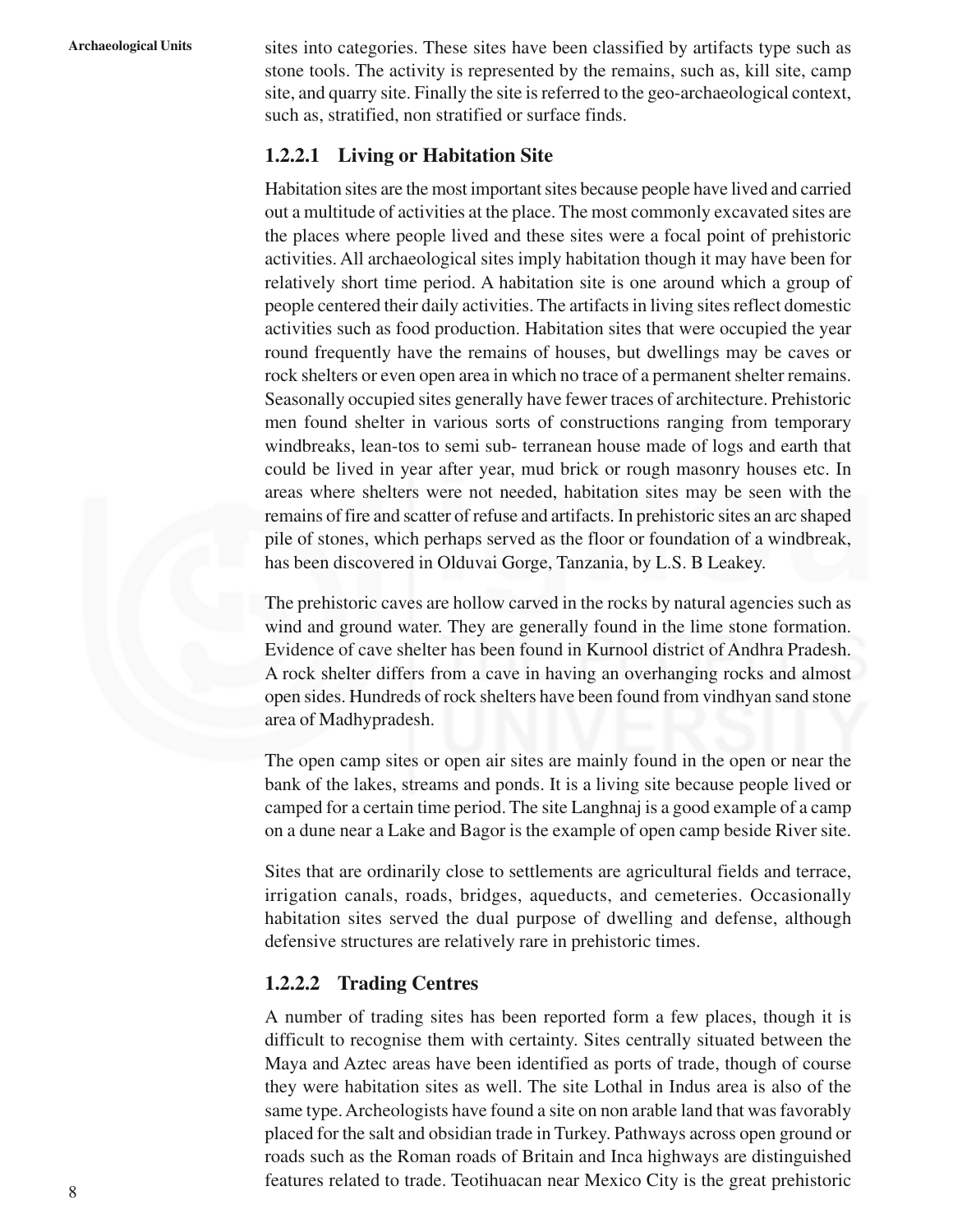metropolis which covers about 20 square kilometers with a population estimated **Space** as high as 125,000 persons. There are certain groups of buildings where foreign pottery is abundant and the archaeologists think that merchants from the Gulf Coast, Yucatan, and Oaxaca may have lived in the area.



#### **Fig. 1.1: Different Types of Camp (Fagan, 1991)**

#### **1.2.2.3 Quarry Sites**

In archaeological terms, a quarry or mine site is where there were evidences of material, such as, stone or metal ore were mined for use as building material or for tool manufacture. Quarries are interesting to archaeologists, because the sources of raw materials found on archaeological sites help to know trade networks of prehistoric and protohistoric people. Evidence at a quarry might also show available technology in the form of tools left behind and cut marks in the walls of the excavation pits.

Sites in which a great variety of minerals were mined are common throughout the world although only a few of them were excavated. The presence of special tools needed for mining copper, obsidian and other metals are important for identifying quarry sites. Mining for metal ores also indicate a sites. Archaeologists have uncovered the bones, and sometimes the bodies, of miners who were crushed by falling rocks. Quarry sites may be workshop areas where ores were smelted, flints were chipped, or soapstone was worked into bowls. Analysis of raw material form quarry sites help to get to know which of the particular product was mined. A study of the distribution of finished stone artifacts may tell the archaeologist a great deal about ancient trade relations in particular stones. For example Petrological analysis of British stone axes of the Neolithic and Bronze Ages and of the determination by trace element studies of obsidian and copper in the Near East indicate the areas from where those were imported.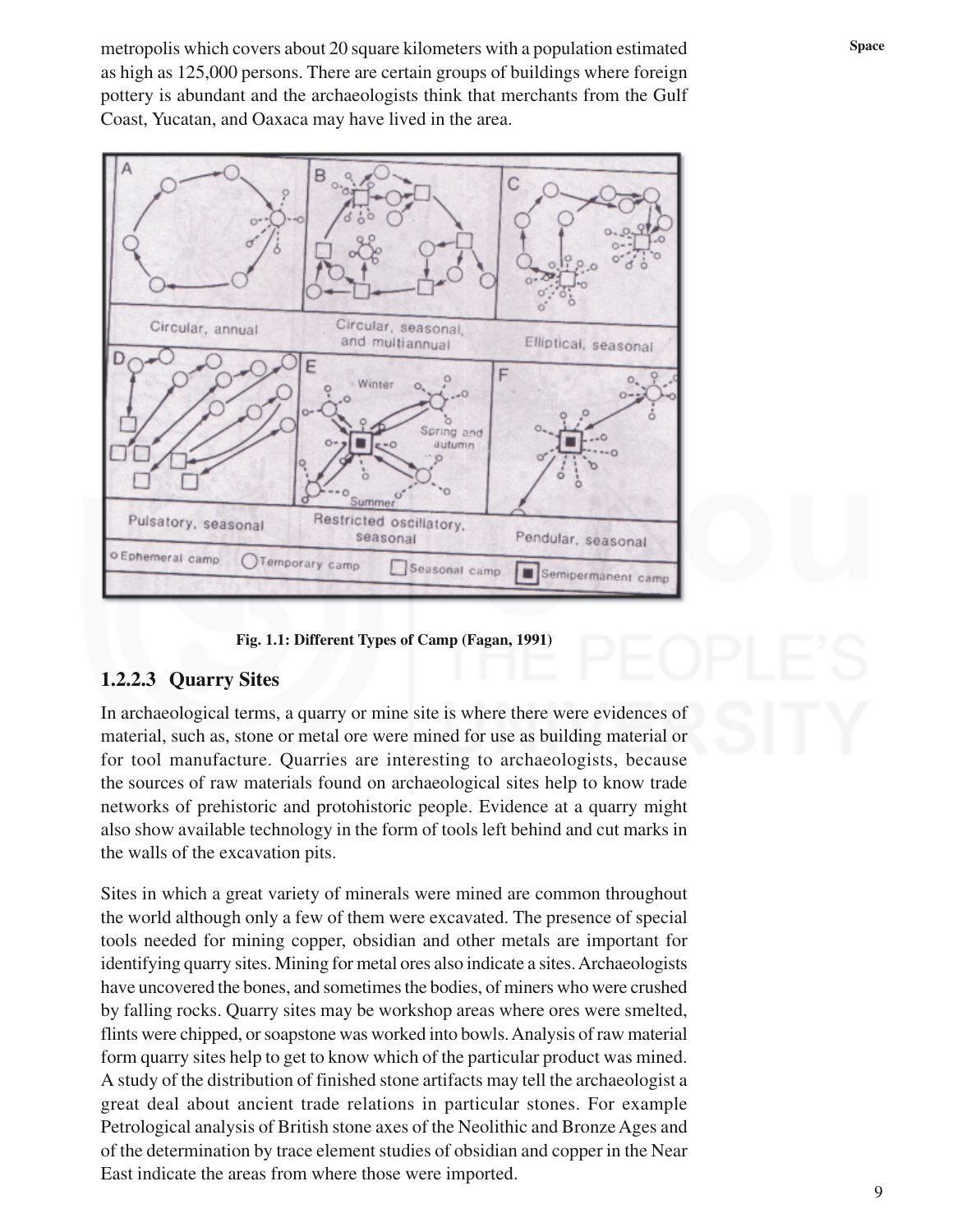**Archaeological Units** In 1990, a team of archaeologists of Banaras Hindu University supervised by P.C. Pant and Vidula Jayswal noticed evidence of ancient stone quarries, including many large cylindrical blocks in the nearby Chunar hills. Over 450 ancient quarry sites were identified in an area of 15 sq. km. This was done on the basis of marks of extraction of stone blocks, chiseling debris, cylindrical blocks and count marks of the number of finished blocks.

#### **1.2.2.4 Kill Sites**

Kill sites are places where prehistoric people killed games and camped around while butchering the meat. They are relatively common on the Great Plains. It is common in the United States to found kill sites, places where one or more animals were killed by hunters, some of whom may have had no permanent dwellings. At kill sites archaeologists find the bones of the animals, projectile points used for killing them, and the tools for butchering. In some cases where the bone materials has been well preserved the pattern of butchering the animals can be reconstructed. At Olduvai one such site is found.

Outside the Americas it is less common to find kill sites, though certain remains from the Acheulian and later periods, situated at the edges of rivers and lakes must have been combination of kill and habitation sites. Those hunters usually have a home base from which they wander in pursuit of game and often bring back only the edible portion of butchered animals. The amount of bone and stone tools in these sites suggests seasonal or perhaps permanent year round camps. Archaeologist usually calls these sites "living floors". Frequently a fireplace is found in which the meat was cooked.

#### **1.2.2.5 Factory Sites**

Factory site is a site where men manufacture tools. These sites are generally located near the sources of raw material. Numerous factory sites have been discovered in India. Example of Lower Palaeolithic factory sites is Chirki on the valley of the river Pravara, Gangapur on the river Godavari, Chitor in Rajasthan. Several factory sites were also used by man as camp sites or living sites. The raw materials, finished and unfinished tools, debitage are the indicator of factory site.

#### **1.2.2.6 Ceremonial Sites**

Ceremonial site may or may not be integral to a living site. Mayan ceremonial sites, such as Tikal were surrounded by habitation areas. Ceremonial sites include the imposing megalithic construction at Stonehenge. Ceremonial sites are found in much older caves in France and Spain where remarkable paintings, carvings, and reliefs are found. Ordinarily, however, there are no dwellings other than those of political or religious officials and their retainers within the area of a ceremonial site. For example, La Venta, a large Meso American ceremonial center, was erected some distance away from the area where general population lived.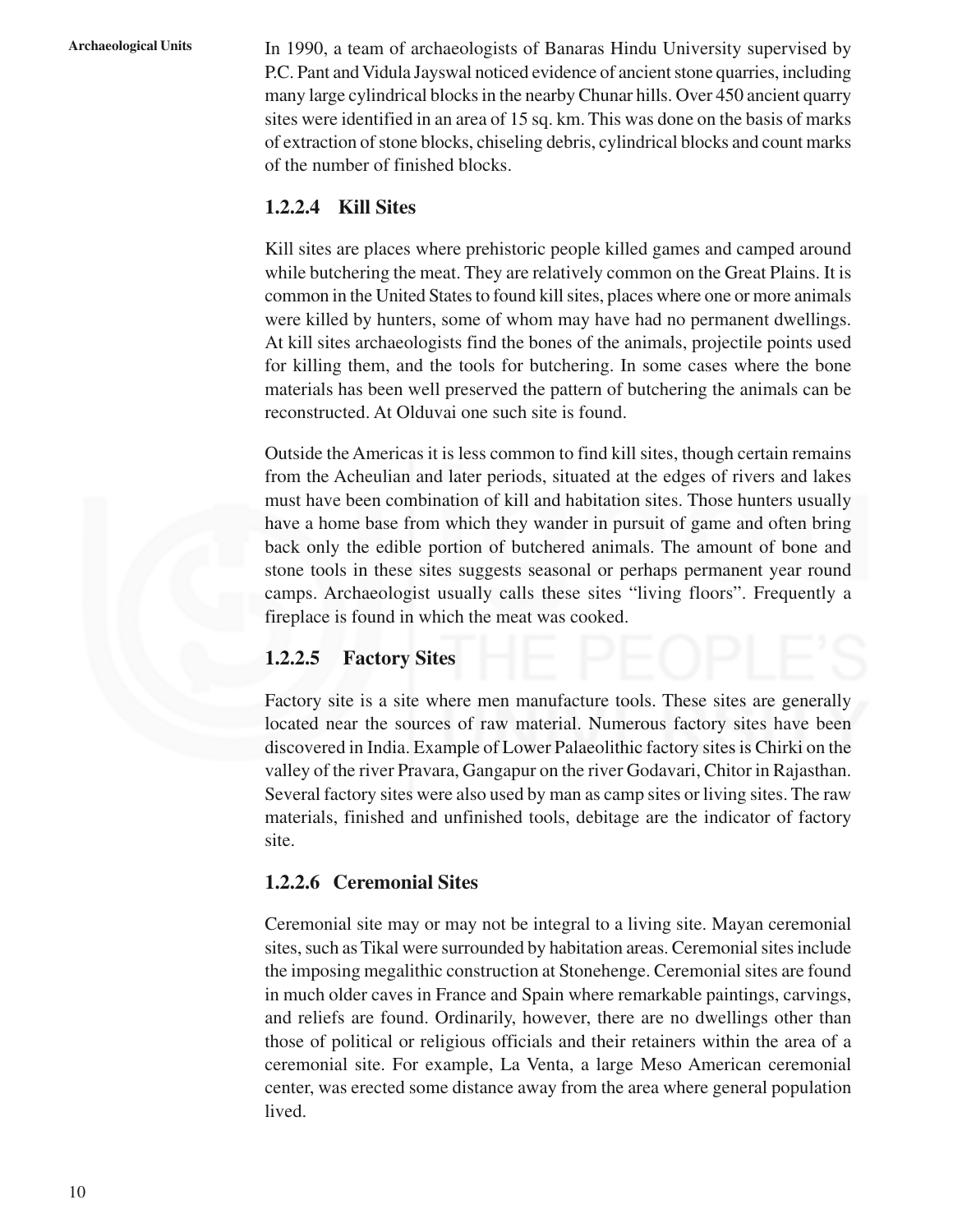## **Space 1.2.2.7 Burial Sites**

Burial sites are mostly those sites where the dead bodies are ceremonially buried. Burial sites include both cemeteries and isolated tombs. People have been burying their dead since at least 100,000 years ago and have often taken enormous pains to prepare them for the afterlife. The most famous burial sites of all are the pyramids of Giza in Egypt. Archaeologist concentrates their efforts on cemeteries because they often contain useful information about social practices. Burial sites range from isolated burials in shallow holes to elaborate masonry construction, earth mounds, and megalithic monuments. At the classic Maya site of Palenque in the state of Chiapas, Mexico, the pyramid and temple of the inscriptions were built over a great burial chamber, and subsequently several other examples of tombs in the pyramids have been found. Many burials are associated with special grave furniture, jewelry and ornaments of rank.

Burials may also be found in the garbage dumps of large villages; they may be under the floors of house; or they may occur singly, away from habitation sites. At times certain cemeteries, or sections of a cemetery, may have been reserved for persons of one sex or age or social rank. Usually, however, cemeteries contain a sample of the whole population that died in the period of the cemetery's use. Examples of special cemeteries are those for children in Pennsylvania; separate cemeteries for men in the Desert field in upper Austria, where special area were reserved for children, for victims of epidemics, and for persons belonging to "an elevated social group". Disposal of human bodies may also involve the discard of artifacts with the body. These grave goods are extremely valuable to archaeologists for reconstruction of prehistoric ways of life and death.

## **1.2.3 Primary and Secondary Sites**

The site may be either primary, if people have deposited its own remains there or secondary, if the remains have been re deposited by another people or by natural agency. Any other human disturbance of the ground might result in elements of the site being moved around and re deposited. For example a primary deposit on a river terrace has been bulldozed into another part of the terrace; the place of re deposition is a secondary site.

# **1.2.4 Importance of Primary Sites**

 A primary site may either be disturbed or none disturbed. The living sites are mainly primary sites. If at a site the evidence of cultural material left behind by man is found in an undisturbed or original deposition or in –situ position it is primary site. The material remains recovered from these sites provide valuable information about the life of the people who lived there as well as about their surroundings. The present trend of India is more towards exploring and excavating the primary or the living sites. The contents of primary site comprise both natural and human deposits. The natural deposits consist of materials laid down by water, wind or other geological agencies. The human deposits cover the animal deposition and material culture.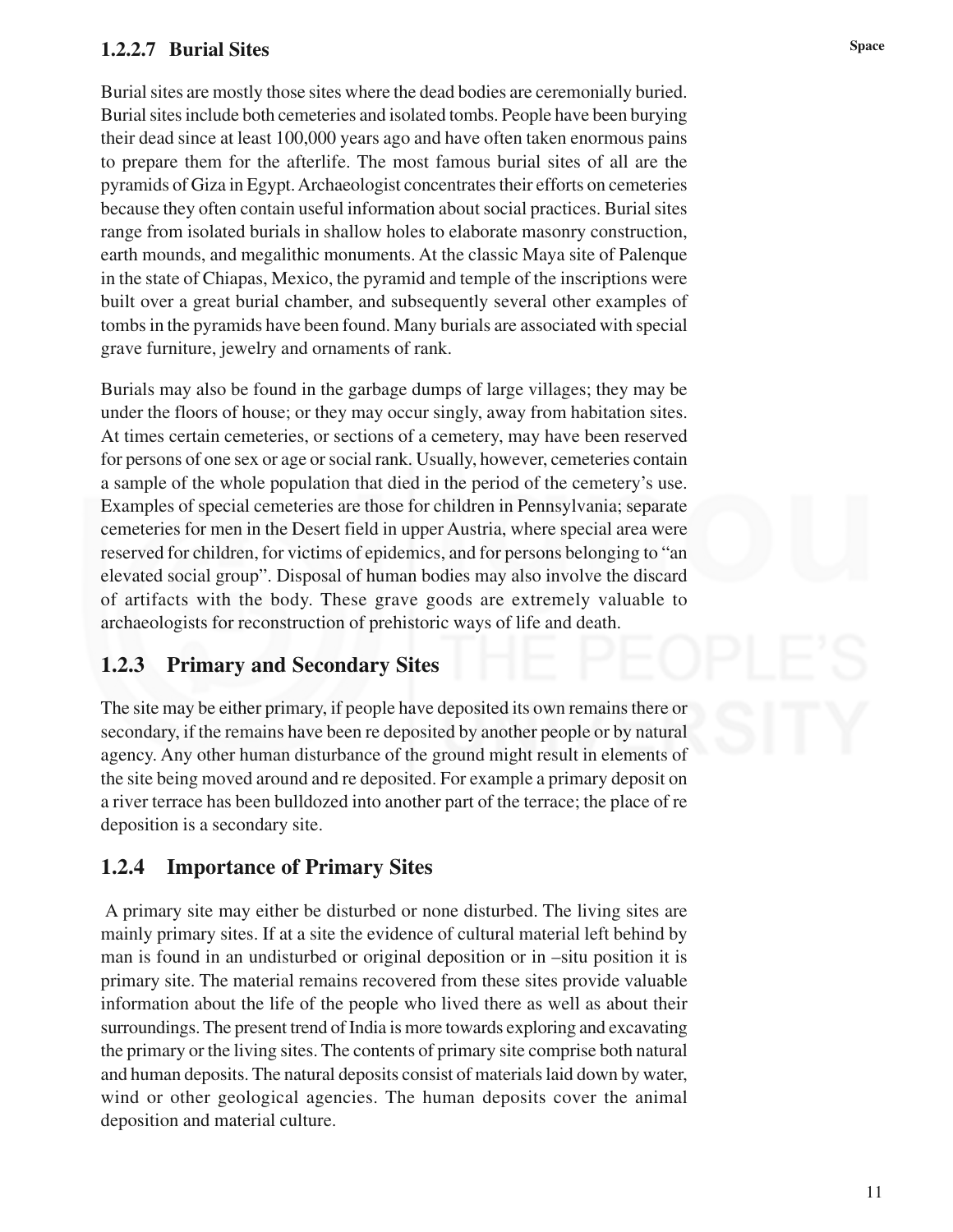| Kind of deposition                                       |                                                                                          |                        | Natural deposition                                                                  | Human deposition                                                                   |                     |
|----------------------------------------------------------|------------------------------------------------------------------------------------------|------------------------|-------------------------------------------------------------------------------------|------------------------------------------------------------------------------------|---------------------|
| Deposits made by geological agencies                     |                                                                                          |                        | Water and wind-laid materials                                                       |                                                                                    |                     |
| <b>Deposition</b><br>made by<br>occupants<br>of the site | 1.2.3<br>1.2.3<br>1.2.3<br>1.2.3<br><b>Products of</b><br>the<br>occupants<br>activities | Raw<br>materials       | Material brought by animals<br>for their own consumption                            | Material brought by<br>man for his own<br>consumption                              | Cultural<br>remains |
|                                                          |                                                                                          | Processed<br>Materials | Material prepared by animals<br>for their own consumption,<br>including by-products | Material prepared by<br>man for their own<br>consumption, including<br>by-products |                     |
|                                                          |                                                                                          | Unworked<br>equipment  | Structures, tools, etc. used by<br>animal in their natural state                    | Structures, tools, etc.<br>used by animal in their<br>natural state                |                     |
|                                                          |                                                                                          | Worked<br>equipments   | Structures, tools, etc.<br>manufactured by animal in<br>their natural state         | Structures, tools, etc.<br>manufactured by man<br>in their natural state           |                     |
|                                                          | The occupants themselves                                                                 |                        | Remains of the animals and<br>of plant occupants                                    | Morphological remains of the<br>human occupants                                    |                     |

**Fig. 1.2: Contents of primary site (Rouse 1972)**

#### **1.2.4.1 Abandonment of a Site**

At some stage in the life of an activity area a settlement may be abandoned. All features of site, such as pits, buildings, roads would be abandoned but also a range of artifacts. Once a site has been abandoned other communities in the area may see it as useful local resources of firewood or building materials. The site could be leveled further for new buildings and cut away to make terraces for new houses or agriculture.

# **1.3 FORMATION OF SITE**

 Two questions arise, "How a site is made?" and "How do you know where to look for sites?" These are important for the Archaeologist. In principle, the answer to both questions is easy although a little explanation and illustration are required.

 Sites are the result of human activity. It is not always very easy to recognise the prehistoric sites though understanding of the pyramids and mounds that were built as tombs and memorials to the dead are rather easy. The condition of the site and depth of the findings are important aspects. This depends on the formation of the site. It is basically a geological process. Natural agencies are important factors for formation and transformation of site.

In case of caves and rock shelters continued occupation over thousands of years left a layered deposit of debris some tens of feet in depth. The accumulation of debris in caves thus can be explained as the joint result of man and natural processes. As for example family moving into a cave might bring in some branches of grass to cover the damp, hard floor where they wanted to sit and sleep and some rocks to sit on. They would bring in wood and branches to build fires. The hunters would kill animals and bring their dead bodies into the cave and when they had finished their meals they would throw the bones to one side. As natural erosion of the cave or rock shelter took place, bits of rock and dirt would flake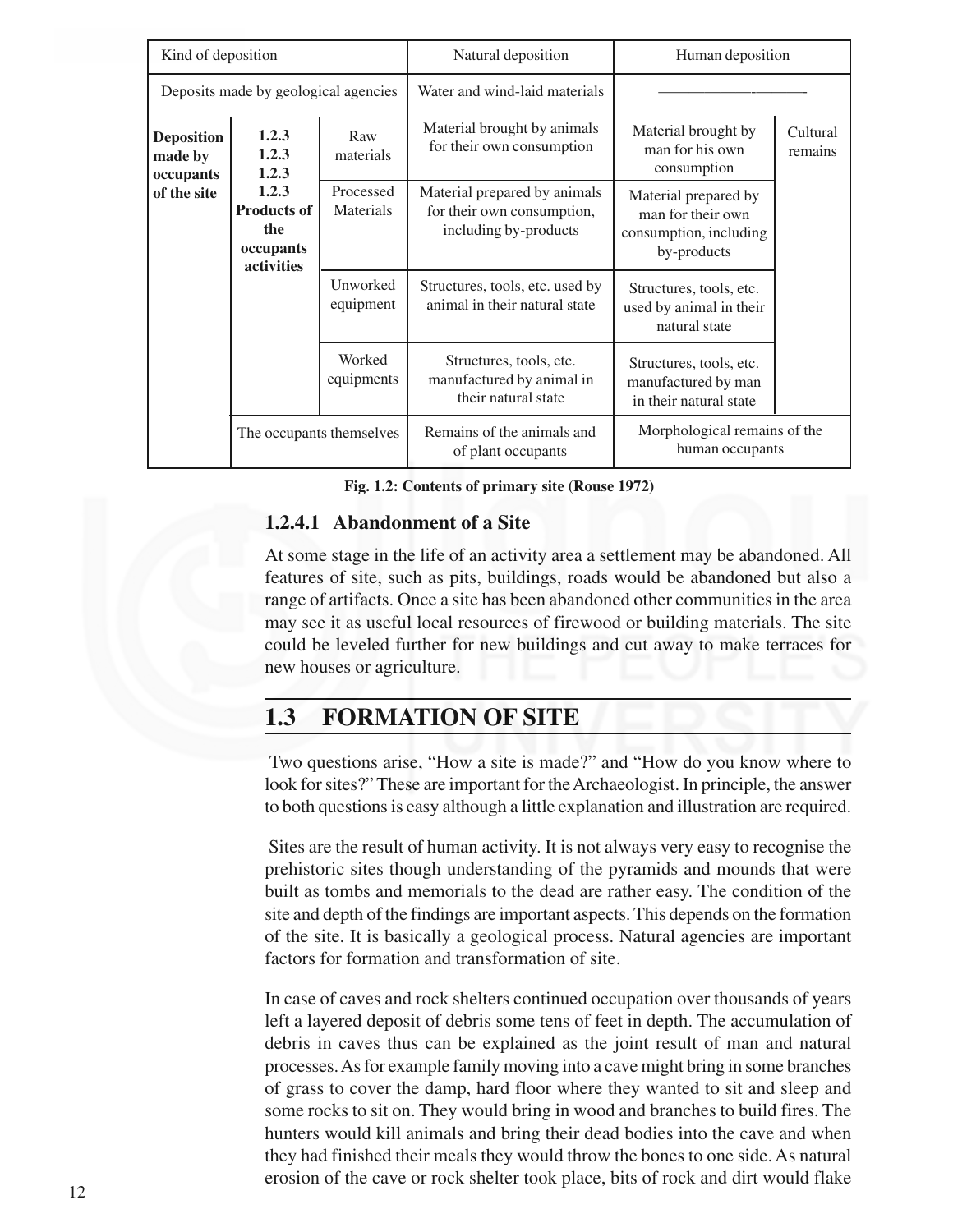off the ceiling. Sometimes a major rock fall would bury the whole floor. Wind space might add appreciable quantities of fine soil over long periods of time, and watercarried sediments might also add to the filling process. If occupation together with natural events continued for thousands of years, the cave might finally be filled to its top.

The great mounds (tells) that have accumulated in some parts of the world, especially in the Near East, represent an example which shows that natural processes have done more to take away than to add material. At Ur in Mesopotamia, Woolley dug more than 90 feet to reach the base of the great mound. These mounds occur in parts of the world where the chief building material is mud. The people make bricks both of sun dried mud and fired bricks they laid poles across them to form a roof on which they pile brush or matting, and cover them with a thick layer of mud. It is practically impervious in these arid regions where there is little rainfall. Despite the low rainfall and consequent slow rate of erosion, the houses do deteriorate and eventually become unsafe for continuous use. Then thrifty villagers scavenge the scarce poles used in the roof and reuse them in new structure. After this, the bare walls standing there against the wind and rain rapidly disintegrate and eventually leave a featureless mound where the old house stood. After some time new houses are often built on the same location, frequently several feet higher than the original house. One may wonder why people as they customarily do in the Near East – chose to build on top of old houses rather than pick a spot on level land. The reasons seem to be that, with agricultural fields beginning at the edges of the settlements, there was no room to expand, and often defensive walls were built around the towns.

The practice of building mounds by the deliberate heaping up of dirt or stone, the practice of building mounds on which to place houses, public buildings, and temples was common in the eastern United States as well as in Meso –America. Indians in the upper Mississippi Valley region of the United States often made mounds for the purpose of burial, some of them being in the form of animals, birds and serpents.

For a variety of reasons some locations are more attractive than others, and these spots may be continuously occupied or frequently reoccupied. A common cause of the successive use of the same spot may lie in its presumed religious sanctity. Often a shrine or church existed there, and later peoples may have lived. Perhaps they belonged to a different religion and took advantage of the same site to build their religious structure. In Europe the great cathedrals stand on the sites of pre Christian shrines or temples.

# **1.4 RECOGNISINGAND FINDING ARCHAEOLOGICAL SITE**

A wide variety of techniques, ranging from walking, to aerial photography to magnetic prospecting, can be used to find sites. Fortunate discovery of sites are a bit advantageous and are sometime can alter the general course of information.

## **1.4.1 Approaches for the Archaeologists**

At the beginning to find sites in certain areas, an archaeologist must first familiarise himself with the landscape and its potential for supporting different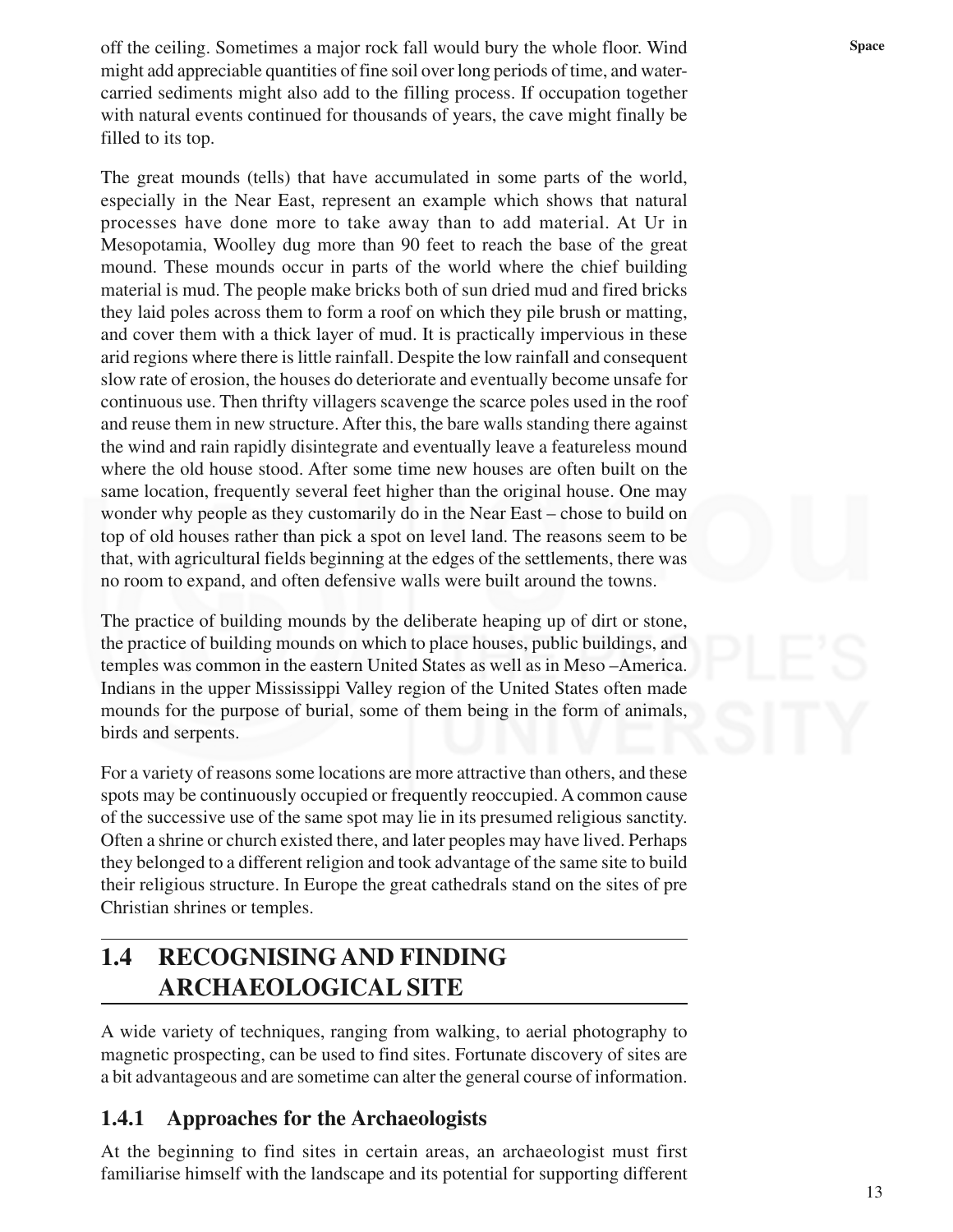**Archaeological Units** kinds of human activities. It is helpful also to have some general idea about the kinds of sites that are likely to be found. For example, a person would normally look in somewhat different places for sites of hunters and for sites of farmers, hunters usually lived in relatively small camps and moved regularly in pursuit of game. Such sites as they did occupy would have been in places where water, game, and perhaps fuel could be obtained. Farmers, by contrast, ordinarily live in permanent settlements and chose their sites with an eye toward arable land.

> Archaeologists can then survey the landscape for suitable places on the basis of this knowledge. Hills, grass grows, trees, and the location of sources of water are the important indicator of finding the site. An unnatural contour of a hill, an unusual kind of vegetation, soil, differing in color from that of the surrounding area, is all clues to sites. If the grass grows more luxuriantly in the outlines of a rectangle, it may mark the borders of an ancient ditch or house, and occasionally the walls of houses may be exposed on the surface.

## **1.4.2 Finding Archeological Sites**

The following criteria are chosen to locate a site. They are based either on documentary evidence or on the basis of certain ways and means formulated for the purpose of locating a site.

#### **1.4.2.1 Existing Knowledge**

Many archaeological sites have never been lost. The site may have been abandoned but it may remain clearly visible in the landscape. It was not considered an archaeological site as such. Classic sites like Stonehenge, the Great Wall of China, or the Acropolis of Athens have always been known. There are many sites which are known to local people like the lost civilization of Chandraketugarh where the local people retain a major source of information about sites known to them, even if this knowledge has not reached the archaeological record.

#### **1.4.2.2 Documents**

Archaeologist working in historic periods will use documents as one of their main sources for the location of archaeological sites. Documents must, however, always be treated with caution. The initial reason for the production of the document must always be considered, and whether the absence of information is simply because relevant documents have been lost.

Maps are perhaps one of the most important types of document to aid in the location of sites. Earlier maps may locate countries, towns, villages and major natural features.

#### **1.4.2.3 Aerial Photography**

Aerial photography is the earliest and perhaps still the most important, remote sensing tool available to archaeologist searching for new archeological sites. Remote sensing involves any techniques which capture geographic data by sensors at some distance from the surface being recorded. The main elements of remote sensing are aerial photography, satellite images and geophysics. All data gathered through remote sensing can be separated, combined, and manipulated through the activity of image processing, which forms one of the key elements of geographic information system (GIS).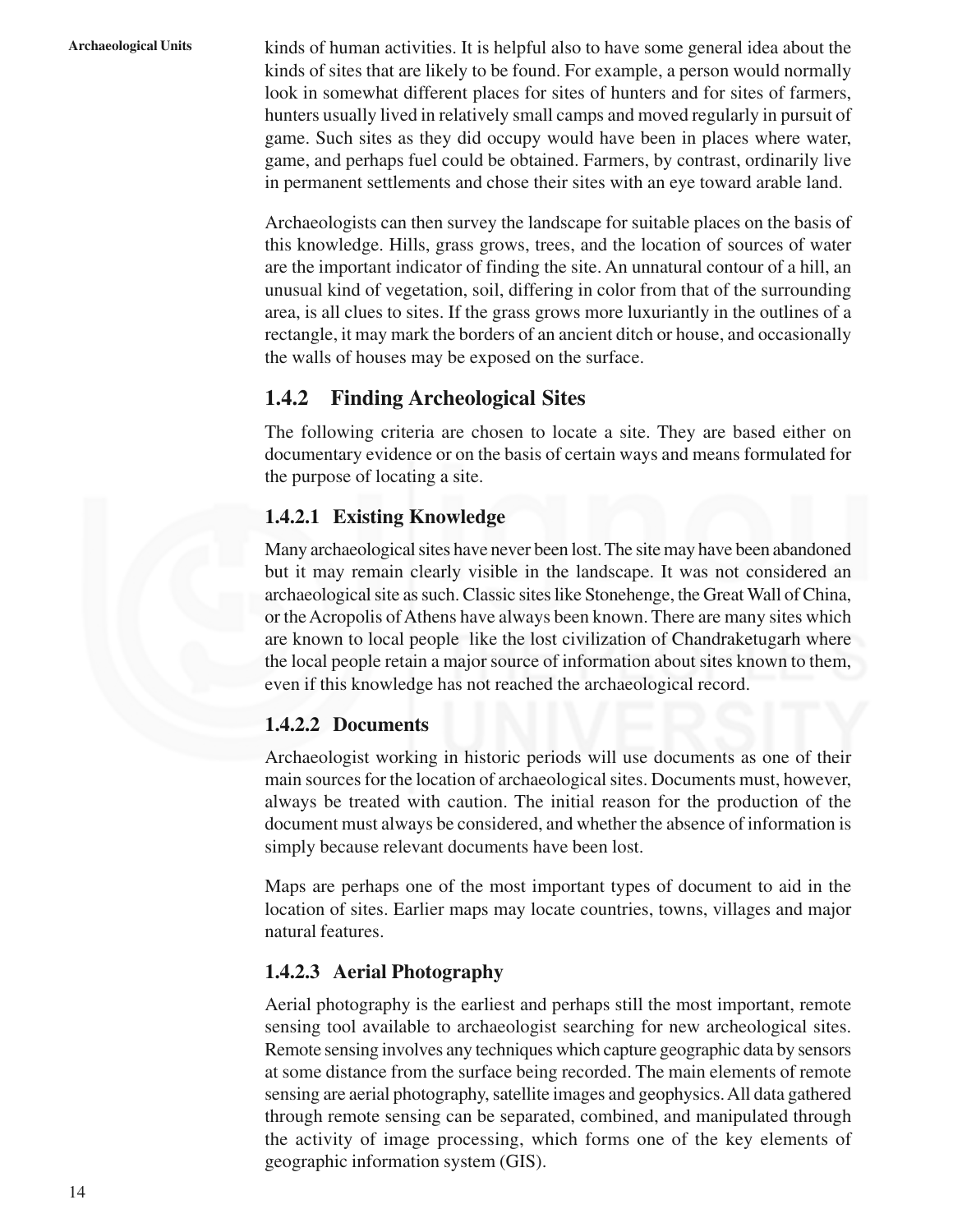Any site with humps and bumps, like banks or ditches, has the potential to show **Space** as a shadow site. Crop marks often produce the most dramatic aerial photographs. Crop marks are basically the result of differential speed and quality of crop growth and ripening, depending on sub-surface conditions. Essentially if the soil is deeper in one spot in the field, the crop above will have access to more nutrients and moisture than crops above shallow soil. Crops above a ditch or pit for example will grow more rapidly and strongly, be taller, and ripen more slowly than those above a wall or floor, which are likely to be weaker, shorter, and ripen more rapidly. Crops above deeper soils will produce positive crop marks, while those above shallow soils will produce negative crop marks.

#### **1.4.2.4 Ground Survey**

Archeological sites may also be found by systematic ground survey. This can be approached in a variety of ways, depending on the aims of the survey and the available time and money. Geophysical survey techniques are part of the battery of remote sensing techniques which include aerial photography and satellite images. Like all remote sensing techniques, geophysical surveying is a non – destructive method of site investigation, so has obvious advantages over excavation when dealing with the finite archaeological resources. Resistivity survey of the soil provides some clue to subsurface features on archaeological sites. Magnetic survey is used to find burial features such as iron objects, fired clay furnace, pottery kilns, hearths and pits filled with rubbish or softer soil.

Beside these, exploration by foot is an age old method of finding archaeological site.

# **1.5 CONTEXT SPECIFIC OF SITE**

Settlement Archaeology includes the study of both permanent and temporary interaction of humans with surrounding geophysical setting in order to understand, how they are adapted to it. Archaeologists also try to understand the ways in which the people in the past understood their surrounding landscape through some ideas; initially conducive to live in and availability of food and water were the two primary considerations, and towards the ancient historic time, ownership, territory and status were given specific consideration. The settlement archaeology mainly focuses the placing of structures or other features within a settlement. Artifacts and ecofacts are used for studying the distribution of past activities of man. In Prehistory different sites have been found such as habitational sites, ceremonial sites, hill sites, graves, trading centers and camp. Looking at the modern world there is diversity among the settlements such as primary manufacturing centers, market town, suburbs or rural hamlet, centre of transportation, fishing and agriculture. If we consider the specialised functions of prehistoric sites firstly there is a conception of how people live and behave. It also can be studied by ethnography, study of contemporary people and the modern primitive communities. One group of people may use a number of sites that have different specialised functions. Hunters frequently observed game mainly from forest, religious activities are often carried out in sacred places and interior territories (rural or villages) in winter may be placed for protection from wind with the availability of fuel. Summer camps are selected at places which might have been more comfortable than other parts of the territory. Manufacturing of artifacts depend on the sources of raw materials. In modern times, most of the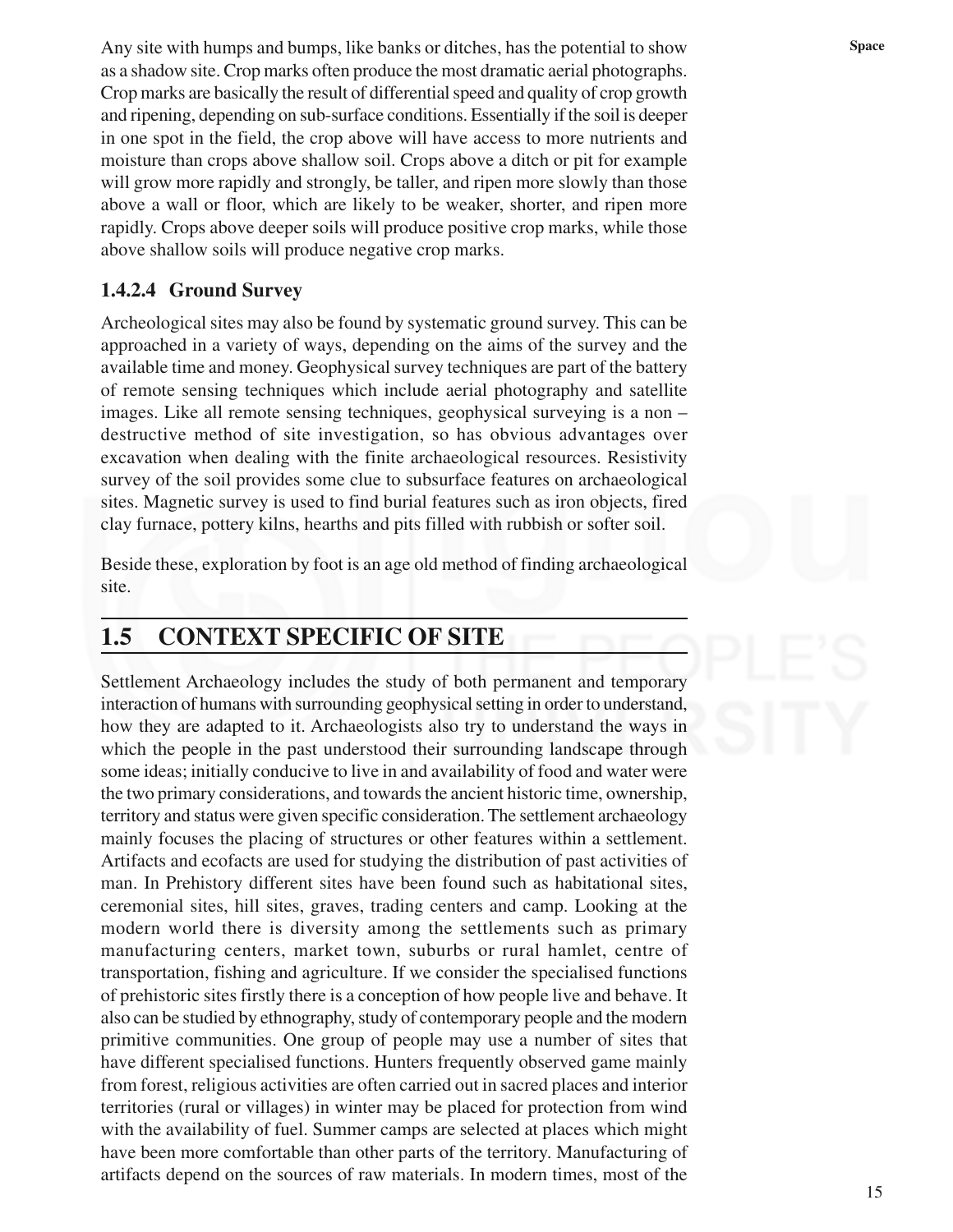**Archaeological Units** people are permanently settled at a place where rapid and efficient transportation and communication are available compared to total inconvenience of early man who moved like animal in a forest environment.

> The second function may examine the content of the sites. Sometimes caves were used as base camp and rock shelters served as a butchering station. In the absence of domestic refuges with the geographic context specific use of the site could be inferred.

# **1.6 SPATIAL UNIT: AREAAND REGION**

The spatial units have been referred to thus far are all confined to the boundaries of one community. They reflect the activities of the maximum number of people who occupied the settlement at some time. Prehistorians seek to understand the wider scale though archaeological research was carried out on single site. Several communities or a scattered population living in a well defined region may be linked to same subsistence or settlement system. Culture behaviour is identified by patterning the ancient assemblages with background of geographical and environmental data in a particular settlement and across the settlement.

A number of spatial units are in common use.

# **1.6.1 Archaeological Culture**

Culture is consistent patterning of assemblages, the archaeological equivalents of human societies. Archaeological culture is the reflection of material remains of human culture preserved at a specific space and time at several sites.

## **1.6.2 Culture Areas**

It is a large geographical area in which characteristic of an archaeological culture exist in the context of time and space. For example Mayan cultural system and Mayan culture area.

## **1.6.3 Archaeological Regions**

This is generally described as well defined geographic areas bounded by geographic features, such as oceans, lakes or mountains. The ecological and cultural boundaries throughout prehistoric times also have been considered.

Regional approaches involve comparison of artifacts from a few scattered settlements. This is based on a research strategy sampling the entire region and reconstructs of many more aspects of prehistoric life than those uncovered at a single site.

# **1.7 SETTLEMENT ARCHAEOLOGY**

Settlement archaeology is the study of changing human settlement pattern and interaction of people and their external environment, both natural and cultural. The layout of the human settlement on the landscape, are the result of relationship between people who decided to place their houses, settlement and religious structure on the basis of political, economic and social considerations. Settlement archaeology reflects the society and its technological adaptation to the specific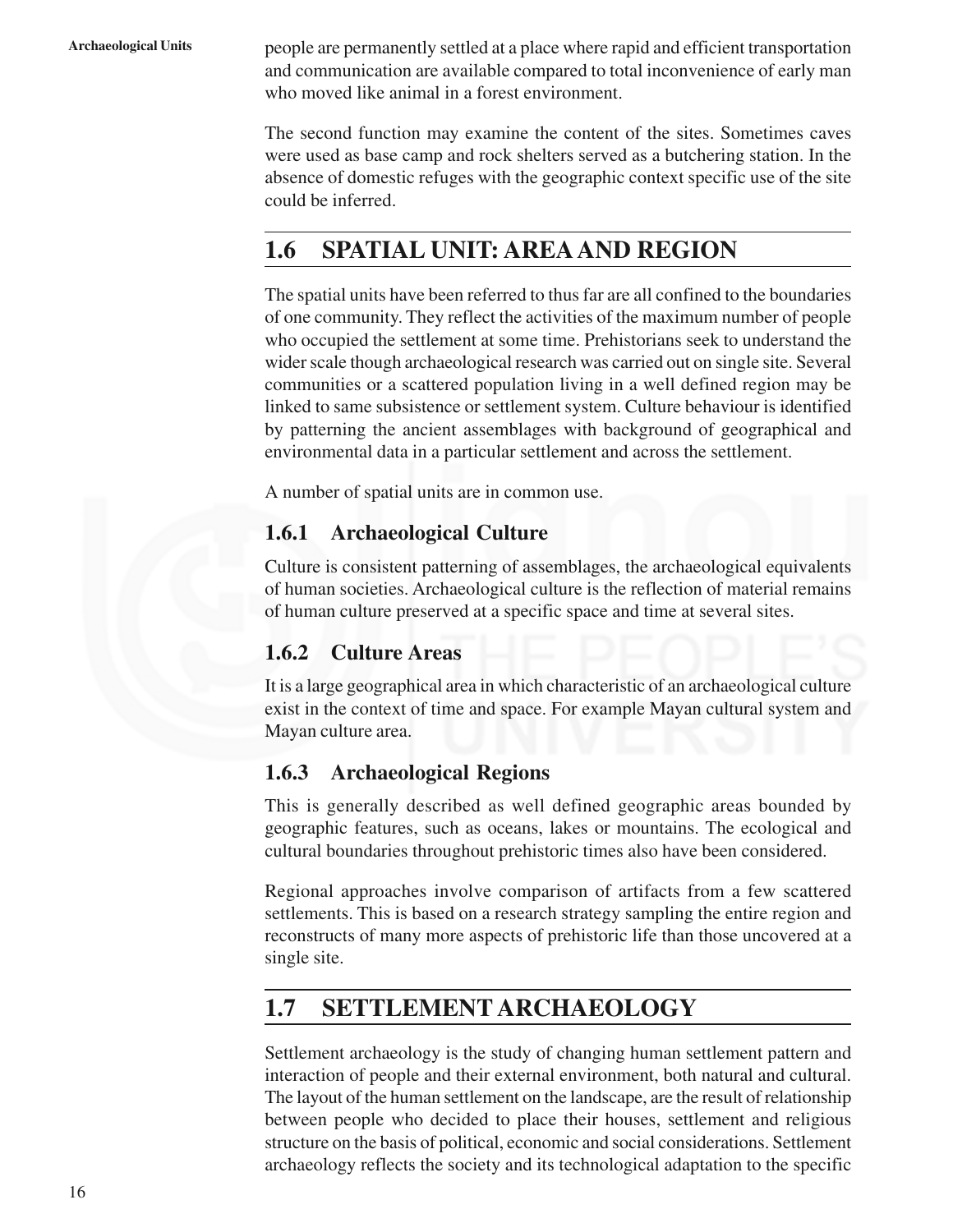# **1.7.1 Determinants of Settlement Patterns**

Settlement patterns are determined by many factors related to the environment, economic practices and technological skill. For example the distribution of San camp in the Kalahari Desert depends on the availability of water supplies and vegetable foods. Village lay out also reflect the idea about the need to protect from predators or war parties.

The determinants of settlement patterns operated on at least three levels each is formed by a number of factors as below.

- 1) **Building or structure:** Houses, household cluster and activity are units of archaeological analysis.
- 2) **Communities:** The arrangement of structures within a single group constitutes a community. The community is defined as a maximal group of persons who normally reside in face to face association.
- 3) **Distribution of communities:** The density and distribution of communities, whatever their size is determined to a considerable extent by the natural resources in their environment and by the economy, nutritional requirements and technological level of the population as well as by socio religious constrains.



**Fig. 1.3: The Archaeology of Settlement (Grant et.al 2007)**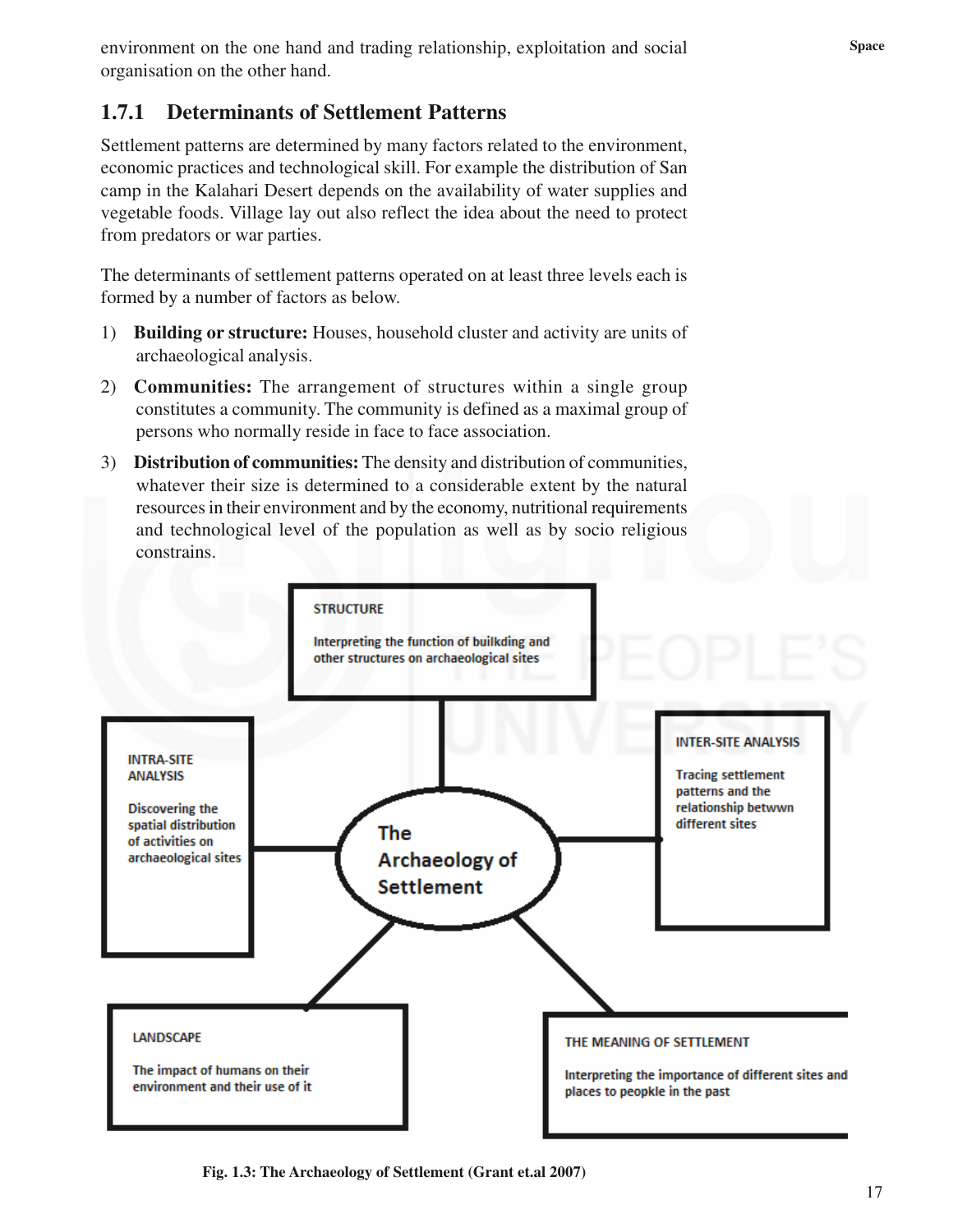## **Archaeological Units 1.7.2 Hunter-Gatherer Sites**

Karl Butzer (1982) studied the Lower Paleolithic Acheulian sites of Ambrona and Torralba in Central Spain. He argued that early hunter gatherers shared the ability of large grazing animal to adopt different feeding habits and seasonal movement according to the abundance of resources through the year. Ambrona and Torralba lie along the only low latitude mountain pass dividing the plains of Castile. This was the route through which the large mammals migrated in spring and fall from winter to summer pastures and back again. The Acheulian people hunt these animals. During other season of the year they spread over the neighbouring country in temporary camps near water and constantly moving herds.



**Fig. 1.4: A seasonal mobility models forAchulian hunter-gatherers in central spain based on the data from Ambrona and Torralba. During spring the hunters preyed through the mountain passes and in summer and winter they divided into small group and lived in temporary sites near water and stone outcrop. (Butzer, 1982)**

The Jarawa is an ancient Negroid tribe and live on the Andaman islands. This nomadic tribe continue to be hunting and gathering one. Jarawas hunt wild pig, monitor lizard with bows and arrows.

# **1.7.3 Agricultural Settlement**

The clustering and patterning of agricultural settlement are affected by cultural and environmental factors combined**.**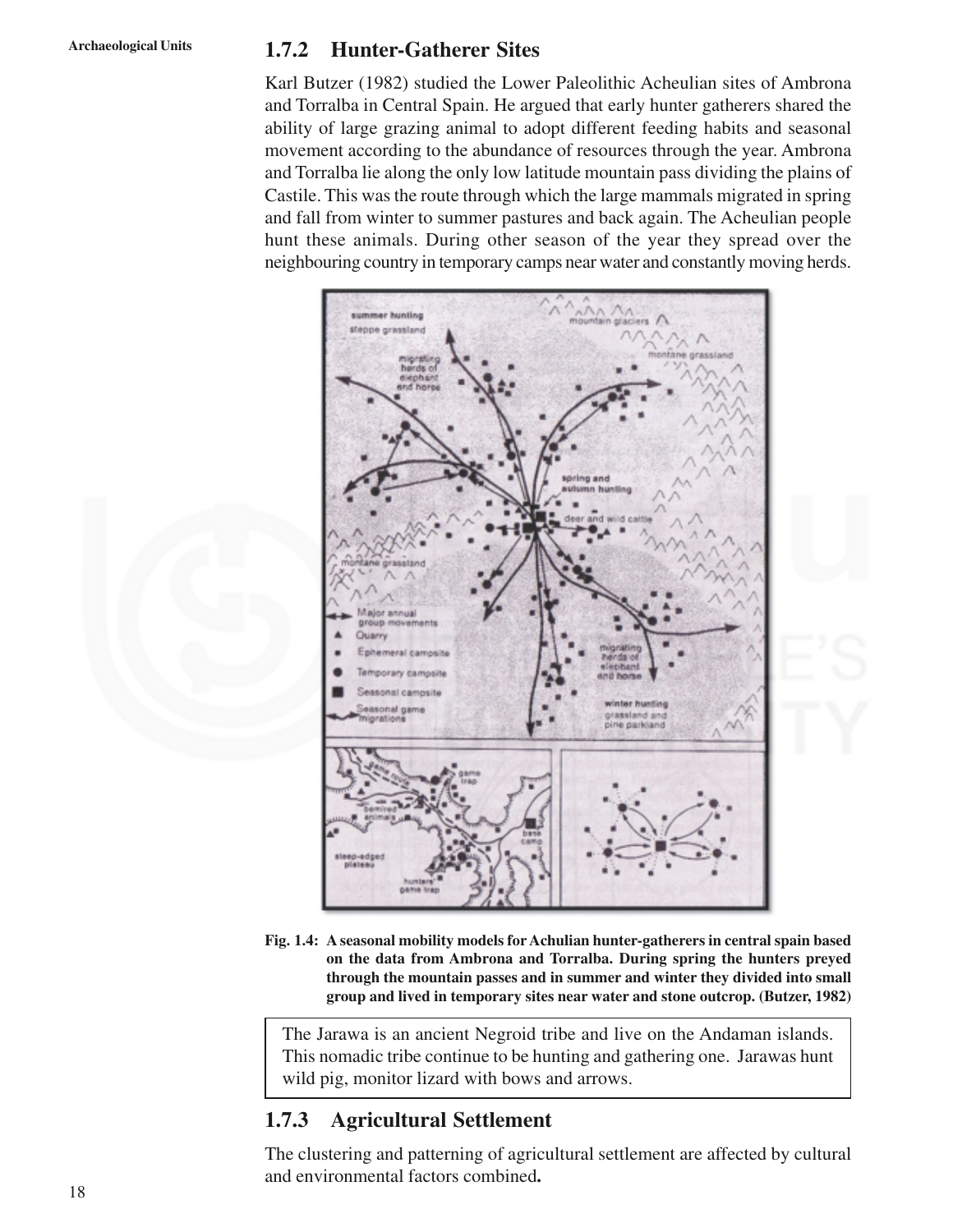Distribution of economic resources such as different types of land with separate **Space** Space pasture land, cultivation and so on affects the settlement pattern. Soil distribution, texture, depth, sub soil are important factors. The earliest European farmers concentrated on well drained easily dug soils because they did not use heavy plough.

Available technology, land clearance technique, available transport, crop types exploited and other factors within site are also responsible for clustering.

Topography influences the placement of agricultural sites in relation to their neighbours, affected direction of trade routes and encourages or inhibits communication. The ancient Egyptian depended on the Nile for transportation and water and the present successors still do the same.

Trade network play a leading role in the emergence of central places in great cities.

Agricultural settlements are affected by so many environmental, economic, social and other factors. Agricultural settlements were far more dependent on one another than those of hunter-gatherer.

# **1.8 SUMMARY**

The basic concept used by archaeologists in recovering remains is that of site, by which it is meant any place in which archaeological remains have been found. Archaeologists study different types of ancient sites which include primary and secondary as well as permanent and temporary sites. The interaction of human with their landscape is studied in order to understand how people adapt to it. Human impacts on the landscape from the forest clearance to the division by boundaries into territory are important parts of settlement study. Understanding of landscape through ideas such as ownership, territory and status by people are great concern to the archaeologists. For this study they need to identify the spatial distribution of past human activities, understanding of the location of the sites within a landscape or the placing of structures and other features within a settlement. Artifacts, ecofacts and features are the key evidence base in studying of distribution of ancient activities. Archaeological sites usually form through human-related processes but can be subject to natural, post-depositional factors. Cultural remnants which have been buried by sediments are in many environments more likely to be preserved than exposed cultural remnants. The study of archaeological site is a multidisciplinary approach. Experts of physical and natural sciences, anthropoloigists, archaeologist, geologists and geographers have to involve for proper understanding of a site. Many sites are the subject of ongoing excavation or investigation but the study of prehistoric sites are rather scanty.

#### **Suggested Reading**

Butzer, Karl W. 1964. *Environment and Archaeology.* Chicago: Aldine Publishing Company.

Drewett, Peter. L. 2003. *Field Archaeology*. London: Rutledge.

Fagan, Brian M. 1991. *In the Beginning, an Introduction to Archaeology (Seventh Edition)*. Harper Collins Publishers.